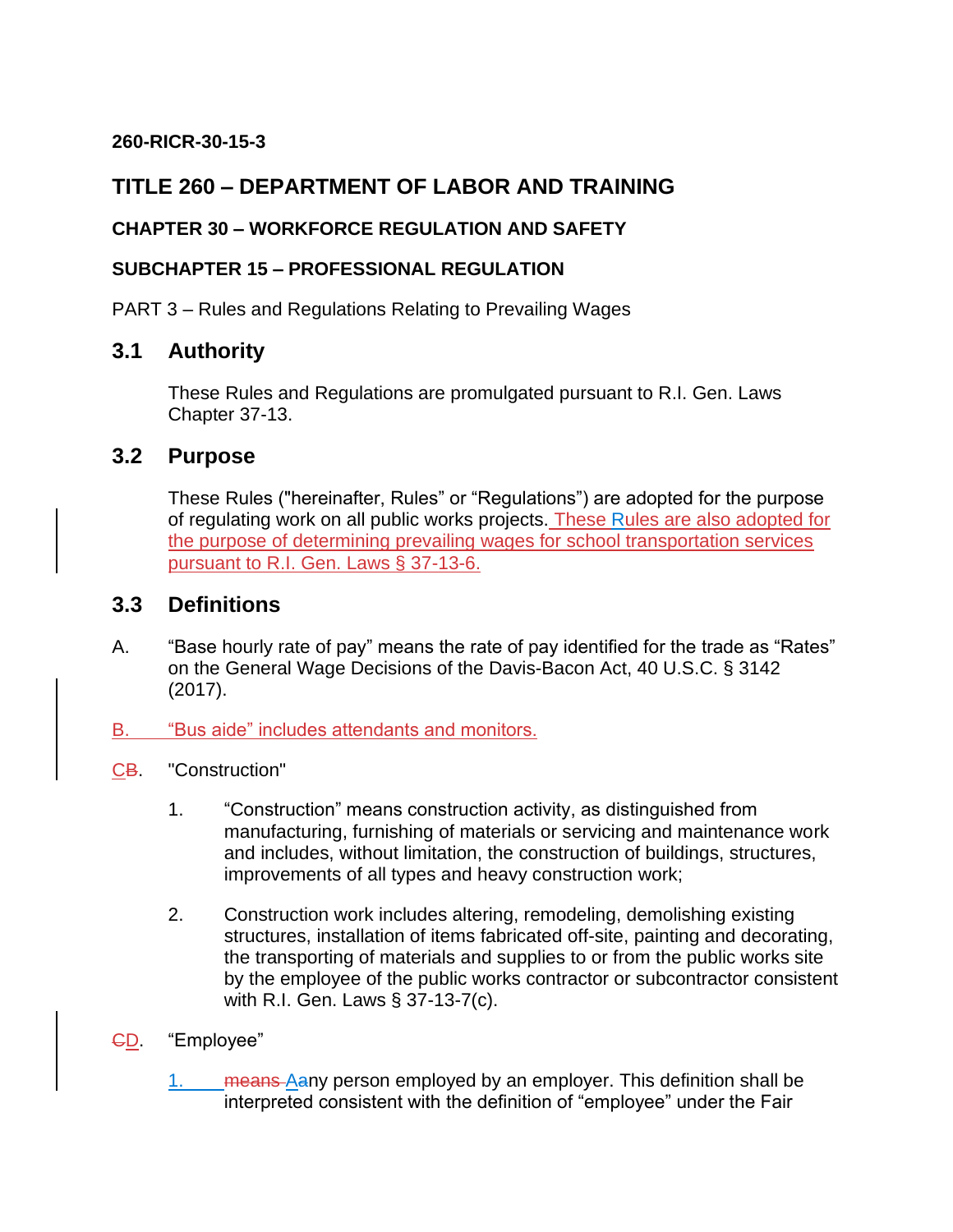Labor Standards Act, 29 U.S.C. § 203(e), including any exemptions thereto under said Act applicable to employment in Rhode Island.

- 2. Any person employed by a provider contracted for the purpose of transporting public and private school pupils pursuant to R.I. Gen. Laws §§ 16-21-1 and 16-21.1-8.
	- a. For the purposes of R.I. Gen. Laws Chapter 37-13, the term employee includes school bus drivers, aides and monitors who are directly providing transportation services.
	- b. For the purposes of R.I. Gen. Laws Chapter 37-13, the term employee does not include mechanics, dispatchers or other personnel employed by the vendor whose duties are normally performed at a fixed location.
- DE. "Employer" means any person acting directly or indirectly in the interest of an employer in relation to an employee. This definition shall be interpreted consistent with the definition of "employee" herein and the definition of "employer" under 29 U.S.C. § 203(d), including any exemptions thereto under said act applicable to employment in Rhode Island.
- $E_F$ . "Fringe benefit" means a benefit that is granted by an employer to an employee by company policy that involves a monetary cost such as holiday pay, vacation pay, health insurance, *bona fide* pension plans, etc. Benefits required by law such as workers compensation, unemployment premiums and matching social security are not considered "fringe benefits" and cannot be used as a credit against the fringe benefit portion of the rate. Authorized fringe benefit credits may be deducted from prevailing wages owed pursuant to  $\S$  3.4(Q) of this Part.
- **FG.** "Fringe benefit credit" means the amount identified as "Fringes" for the trade on the General Wage Decisions, 40 U.S.C. § 3142 (2017).
- **GH.** "Heavy construction"
	- 1. "Heavy construction" means those construction projects that are not properly classified as either "building", "highway", or "residential". Projects within the heavy classification are distinguished on the basis of their particular project characteristics, like complex engineering and industrial nature, and separate wage determinations.
	- 2. Examples of heavy construction include, but are not limited to power plants, pipelines, mass transit lines, marine and port facilities, sewage and solid waste facilities, landfills wastewater treatment facilities, sanitary, storm and sewer facilities, water supply facilities, transmission lines, aqueducts, water treatment facilities, desalination plant facilities, dams and reservoirs and the laying of fiber optic cable.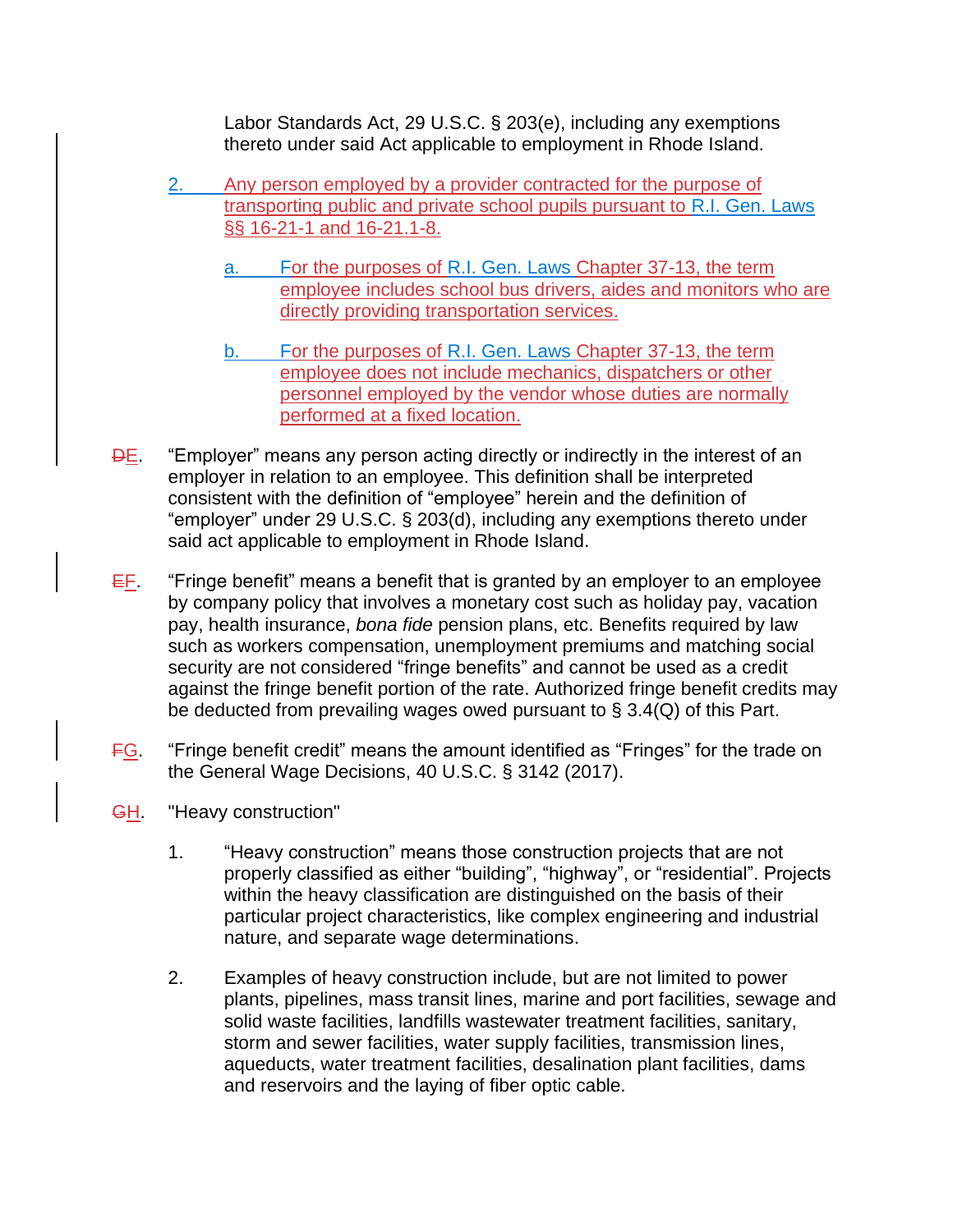- H<sub>1</sub>. "Independent contractor" means any natural person, business, corporation or entity of any kind that provides goods or services to another and that does not qualify as an "employee" as provided for herein.
- **IJ.** "Prevailing wage" means
	- $1.$  T<sub>the</sub> Base Hourly Rate of Pay plus the Fringe Benefit Credit which are listed on the General Wage Decisions, 40 U.S.C. § 3142 (2017), developed by the U.S. Department of Labor and adopted by the Rhode Island Department of Labor and Training.
	- 2. For the purposes of school transportation services under R.I. Gen. Laws Chapter 37-13, prevailing wage means the Base Hourly Rate of Pay plus the Fringe Benefit Credit on the Register of Wage Determinations Under the Service Contract Act developed by the U.S. Department of Labor for the occupations of bus driver and bus aide.
- JK. "Prevailing wage law" means R.I. Gen. Laws § 37-13-1 *et seq*.
- KL. "Principal" is a person who has a majority of the ownership of a business, firm or corporation.
- **LM.** "Public agency" means the State of Rhode Island, any awarding agency or authority of the State of Rhode Island, those agencies listed at R.I. Gen. Laws § 37-13-7(d), any Rhode Island city, town or village or any division of same, or any person or other entity acting on behalf of any public agency as defined herein.
- MN. "Public work"
	- 1. "Public work" means grading, clearing, demolition, improvement, completion, repair, alteration or construction on any public site.
	- 2. "Public work" does not include:
		- a. Grading, clearing, demolition, improvement, completion, repair, alteration or construction on any public site for which no salary or wages or in kind payments are paid or owed.
		- b. Ordinary maintenance work performed on a regularly scheduled basis (e.g., daily, weekly, monthly, seasonally, semiannually or annually) or on a routine basis to service, check, or replace items or parts that are not broken.
- NO. "Public works contract" means any contract, purchase order, or any other legal agreement, in writing, for any public work or heavy construction on a public site to be performed by a public contractor on behalf of a public agency for a fixed or determinable amount of one thousand dollars or more (\$1,000.00), where public funds are utilized.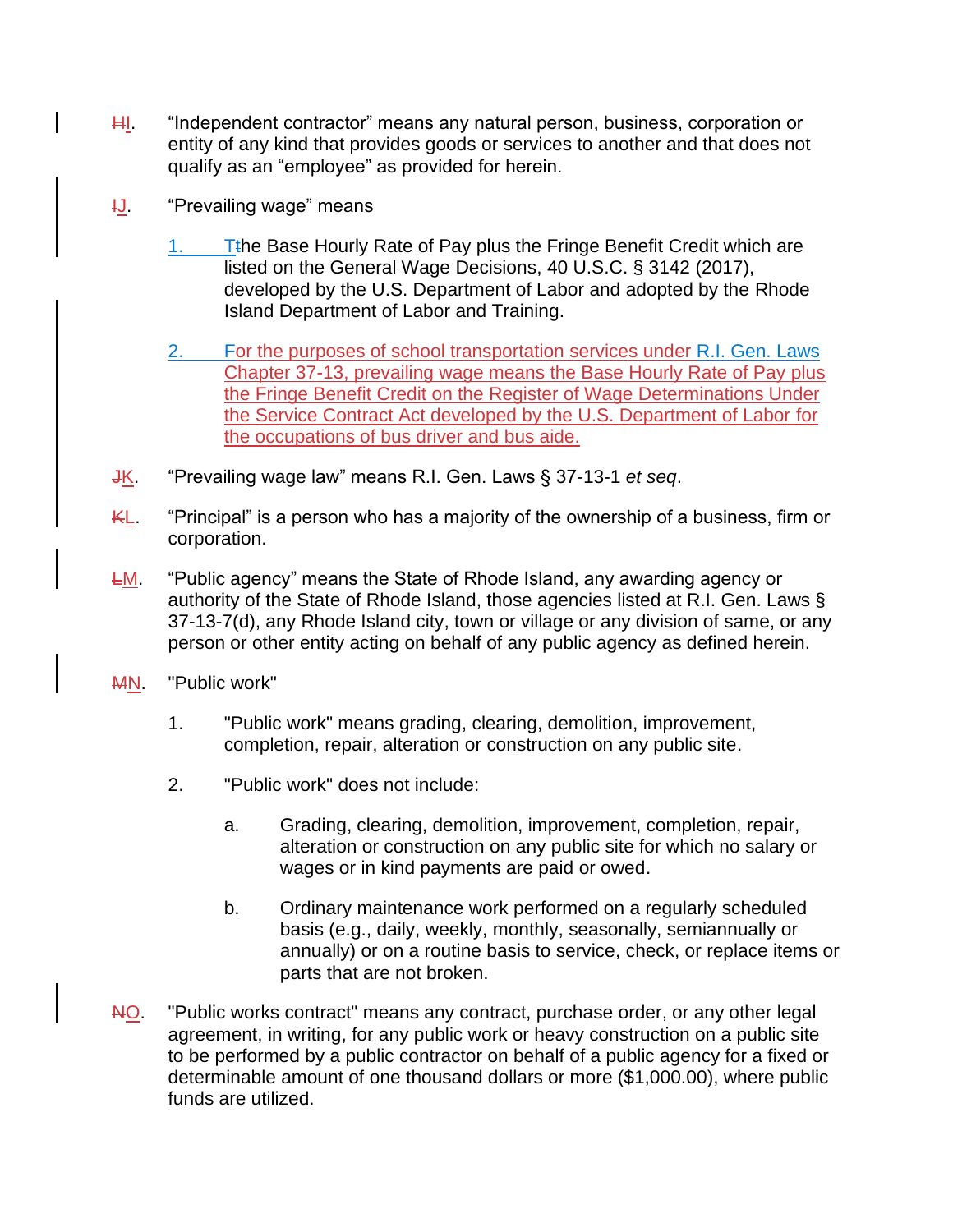- 1. "Public works contract" does not include general maintenance and service contracts where the contractor performs comprehensive, wrap-around, general maintenance and services to public entities, including, but not limited to: janitorial services, the maintenance, servicing and limited replacement of air conditioning, electrical, heating, plumbing, refrigeration and ventilation systems and the limited replacement of structural and cosmetic materials within facilities when the size, type or extent of such facilities is not changed.
	- a. "Limited Replacement" means the replacement of electrical, mechanical or plumbing equipment and/or devices, or the demolition, removal and replacement and/or application of structural and cosmetic materials, including, but not limited to, drywall, ceiling tiles, paint, carpeting, flooring tiles and vinyl flooring, when the work is performed on an emergency basis to address immediate needs to return the facility to a safe and suitable operating condition.
	- b. "Servicing" means the routine work necessary to keep electrical, mechanical and plumbing systems operational, including, but not limited to: replacing filters, belts, hoses, gaskets and other parts required for the equipment to operate as intended.
- **OP.** "Public works contractor" means the prime contractor, and each and every subcontractor, performing public work or heavy construction on any public works project site.
- PQ. "Public works project" means public work or heavy construction work at any public works site for a public purpose for which the prevailing wage law applies.
- QR. "Public works site"
	- 1. "Public works site" means the physical place or places, but not a privately owned residence where the heavy construction or public work called for in the public works contract takes place or will remain and is owned or will be owned by the public agency;
	- 2. The physical place(s) where the public work or heavy construction is to occur also means other adjacent or nearby property used by the public works contractor or subcontractor which can reasonably be said to be included in the public works site;
	- 3. Physical place(s) which are not owned by a public agency but which are developed under contract and in anticipation of being owned by a public agency shall be considered a public works site.
- RS. "Residential construction" means projects consisting of single family homes and apartments up to and including four (4) stories.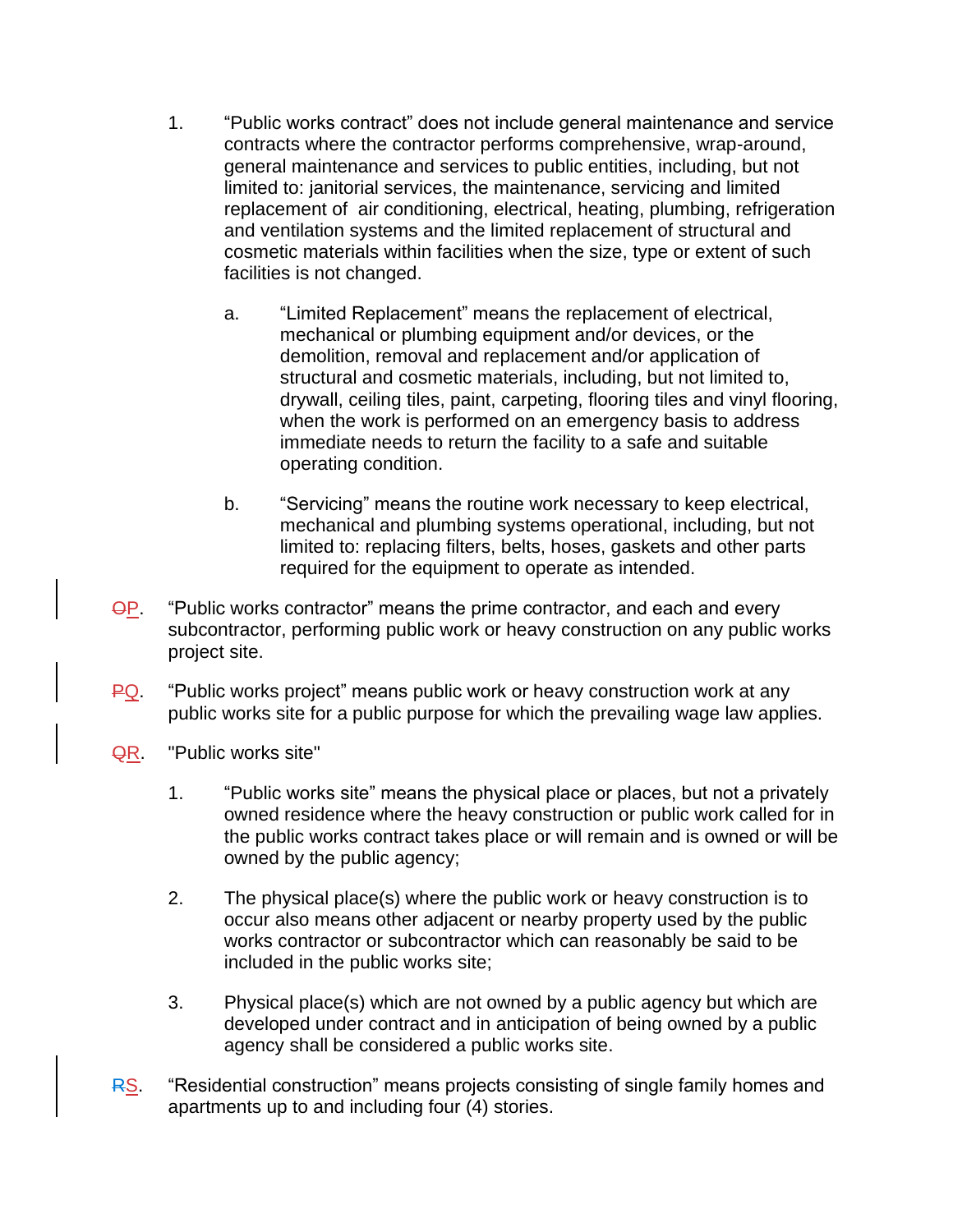- T. "School transportation services" means those transportation and related services provided for the transportation of public and private students pursuant to R.I. Gen Laws §§ 16-21-1 and 16-21.1-8.
- U. S. "Successor in interest" is one who continues to retain the same right, control or interest in a new business, firm, or corporation which purchased or merged with a former business, firm or corporation.

# **3.4 Rules and Regulations**

- A. Any contractor or provider who has been awarded a contract for a public works project or school transportation services in excess of one thousand dollars (\$1,000.00), or any subcontractor performing work on said project, shall be liable for the payment of the applicable Prevailing Wage amount listed in the General Wage Decisions of the Davis-Bacon Act, 40 U.S.C. § 3142 (2017) or listed in the Register of Wage Determinations Under the Service Contract Act developed by the U.S. Department of Labor for the occupations of bus driver and bus aide, regardless of whether or not the prevailing wages were listed in the contract between the contractor or provider and the awarding authority of the State or political sub-division, as required by law. The Fringe Benefit Credit amount listed in the applicable General Wage Decisions, 40 U.S.C. § 3142 (2017), or listed in the Register of Wage Determinations Under the Service Contract Act developed by the U.S. Department of Labor for the occupations of bus driver and bus aide, always be paid in full as either a bona fide Fringe Benefit Credit or cash equivalent or both.
- B. Any contractor or provider who has been awarded a contract for a public works project or school transportation services in excess of one thousand dollars (\$1,000.00), shall be liable for the payment of prevailing wages regardless of whether or not a subcontractor may be the primary obligor. The contractor or provider shall ensure that a subcontractor pays the prevailing wage to its employees and otherwise complies with the provisions of R.I. Gen. Laws § 37- 13-1 *et seq*.
- C. Pursuant to R.I. Gen. Laws § 37-13-4, all public works projects shall be done by contract. Before awarding a contract for a public works project or school transportation services, an awarding authority shall first determine from the Department of Labor and Training's website, Debarment List, whether the proposed contractor or provider has been debarred under R.I. Gen. Laws § 37-13-14.1 and shall then disqualify all such debarred contractors or providers. In addition, the awarding authority shall notify all bidders that the Prevailing Wage is required as a condition of the contract.
- D. All alleged violations of noncompliance with R.I. Gen. Laws Chapter 37-13 shall be made in writing, and on forms issued by the Department of Labor and Training. The written complaints must be filed with the Department of Labor and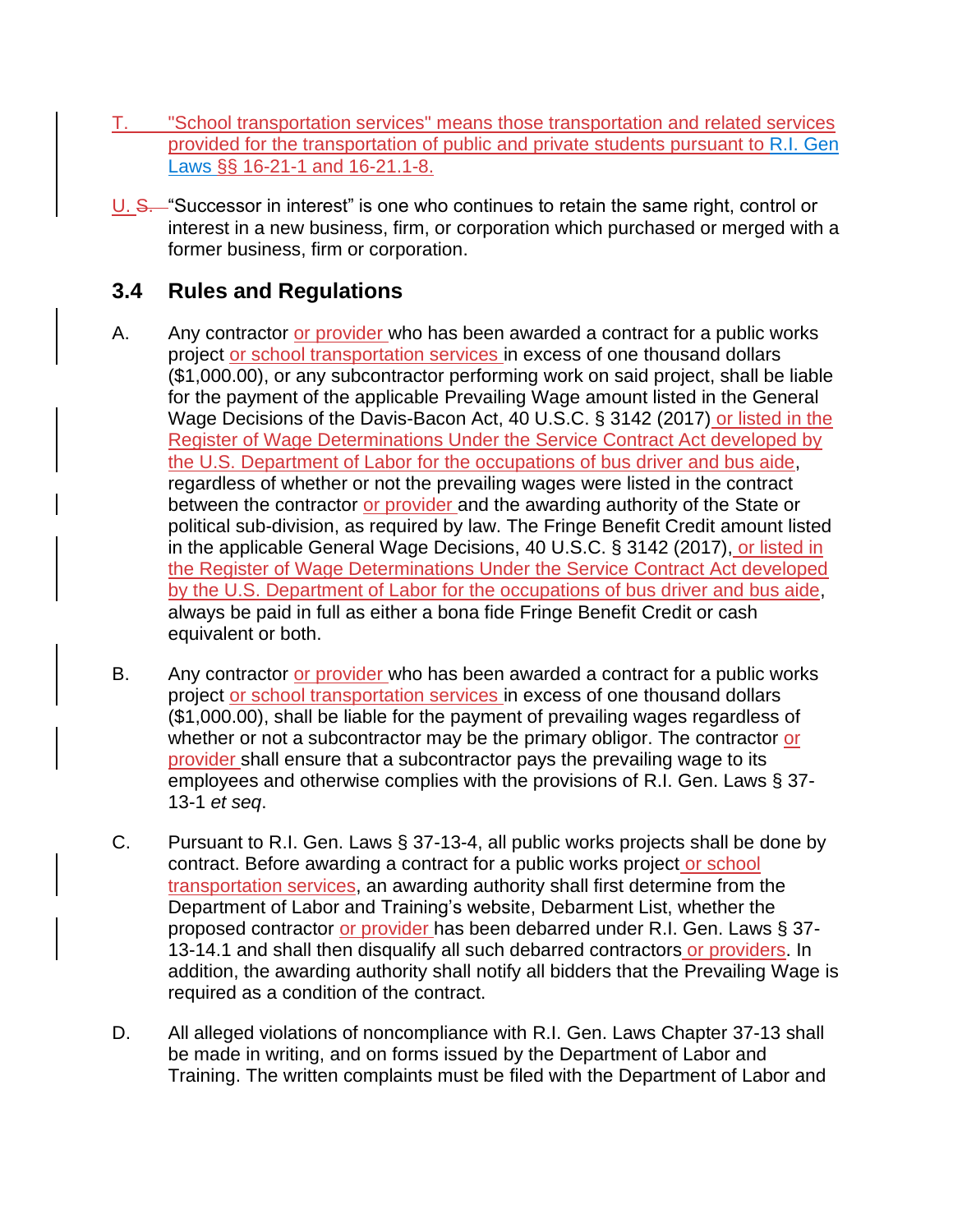Training on the Department's written complaint form within twenty-four (24)thirtysix (36) months of the completion of the project.

- E. For apprentices registered pursuant to R.I. Gen. Laws § 28-45-1 *et seq*., a percentage of the Base Hourly Rate of Pay must be taken in accordance with the scale listed in the apprentice's apprenticeship agreement. If the employee is not registered as an apprentice pursuant to R.I. Gen. Laws § 28-45-1 *et seq*., then the employee must be paid the full Prevailing Wage according to the General Wage Decisions, 40 U.S.C. § 3142 (2017), for the classification of the work actually performed or according to the Register of Wage Determinations Under the Service Contract Act developed by the U.S. Department of Labor for the occupations of bus driver and bus aide. Moreover, all general contractors and subcontractors who perform work on any public works contract awarded by the State and valued at one million dollars (\$1,000,000.00) or more shall employ apprentices required for the performance of the awarded contract. This requirement shall not apply to contracts for school transportation services. The number of apprentices shall comply with the apprentice to journeyperson ratio for each trade approved by the Department of Labor and Training. State awarding authorities may determine from the Department of Labor and Training's website, whether all contractors and subcontractors have a registered apprenticeship program. Apprentices found to be working outside of the applicable journeyperson to apprentice job site ratios shall be paid at the full applicable journeyperson Prevailing Wage.
- F. Any proceeding to debar a contractor or provider from bidding on a public works project or school transportation services contract under the provisions of R.I. Gen. Laws § 37-13-14.1, may be brought against the principals, officers, or successors in interest of such contractor or provider, where such principals, officers or successors in interest are responsible for the violation of the prevailing wage requirements.
- G. The Department of Labor and Training will be guided by the General Wage Decisions, 40 U.S.C. § 3142 (2017), in accordance with R.I. Gen. Laws § 37-13- 8 and by the Register of Wage Determinations Under the Service Contract Act developed by the U.S. Department of Labor for the occupations of bus driver and bus aide.
- H. In order to comply with R.I. Gen. Laws § 37-13-13, contractors or providers and subcontractors shall execute a fully completed Rhode Island Certified Weekly Payroll Form, provided by the agency, for each week of work performed on the project and shall furnish the fully executed Rhode Island Certified Weekly Payroll Form to the awarding authority on a monthly basis for all work completed in the preceding month. However, federal forms may be submitted to the Rhode Island Department of Transportation. If the Department of Labor and Training investigates any contractor awarded a contract from the Rhode Island Department of Transportation, the contractor shall furnish the Department of Labor and Training a fully executed certified payroll on the Rhode Island Certified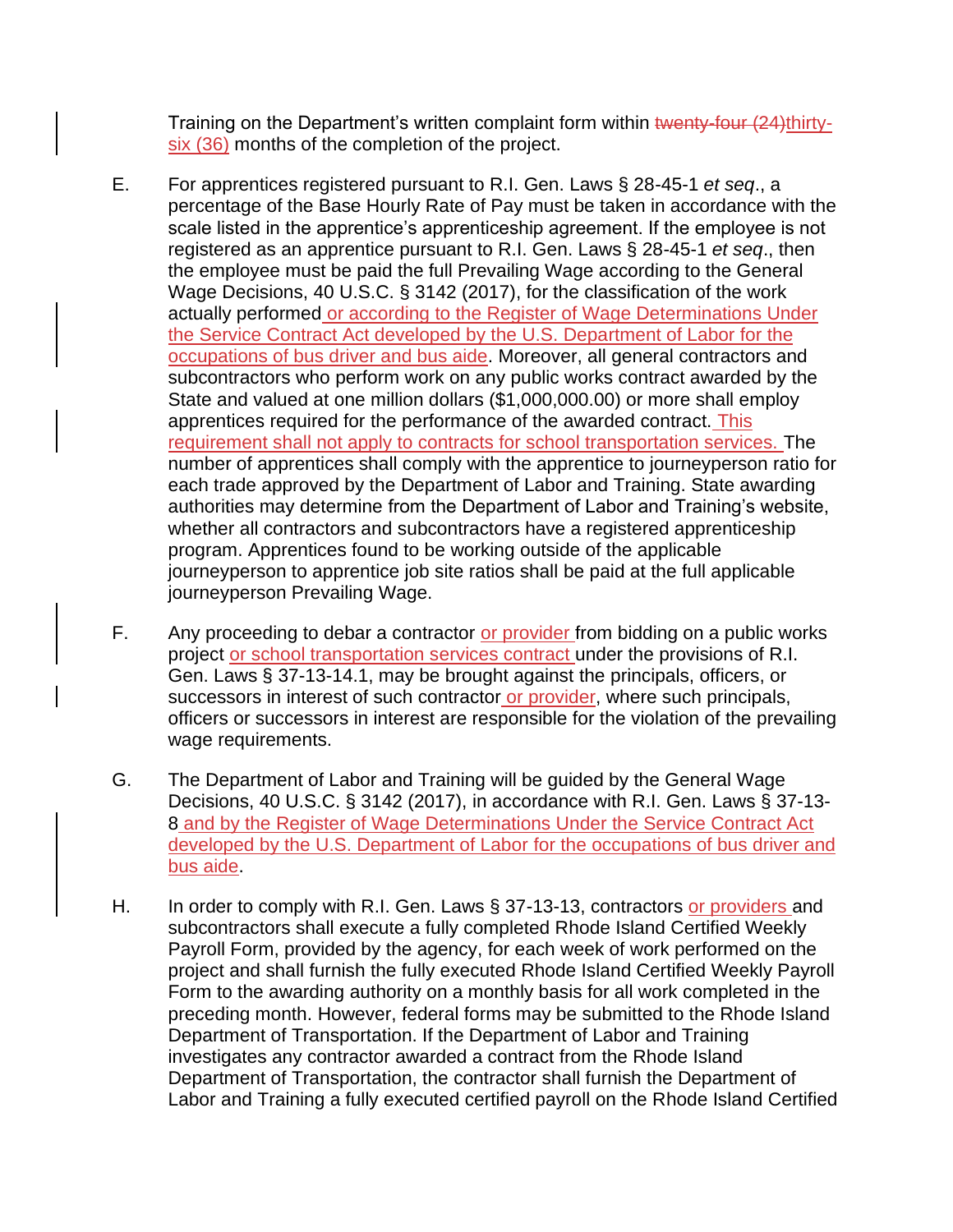Weekly Payroll Form provided by the agency, within ten (10) days of request. All awarding authorities shall furnish the Department of Labor and Training any requested certified payroll within ten (10) days of request. The Department of Labor and Training may impose a penalty of up to five hundred dollars (\$500.00) for each calendar day of noncompliance with this section.

- I. In compliance with R.I. Gen. Laws  $\S$  37-13-13, when the general or primary contract is one million dollars (\$1,000,000.00) or more, each contractor or subcontractor shall maintain on the work site a fully executed Rhode Island Certified Prevailing Wage Daily Log, listing the contractor's employees employed each day on the public works site; the Rhode Island Certified Prevailing Wage Daily Log shall be available for inspection on the public works site at all times; this Rule shall not apply to road, highway, or bridge public works projects. Where applicable, contractors must furnish both the Rhode Island Certified Prevailing Wage Daily Log, together with the Rhode Island Weekly Certified Payroll, to the appropriate awarding authority. The Department of Labor and Training may impose a penalty of up to five hundred dollars (\$500.00) for each calendar day of noncompliance with this section; mere errors or omissions in the Rhode Island Certified Prevailing Wage Daily Log shall not be grounds for imposing a penalty under this section.
- J. The Director of Labor and Training may enter into consent agreements with contractors, providers and/or subcontractors to resolve all issues under R.I. Gen. Laws § 37-13-1 *et seq*.
- K. In enforcing the provisions of R.I. Gen. Laws § 37-13-1 *et seq*., when any contractor, provider or subcontractor fails to comply with R.I. Gen. Laws §§ 37- 13-13(a) and (b), the Director of Labor and Training may order an awarding authority to withhold all future payments until such time as the contractor, provider or subcontractor has fully complied. The amount withheld from any subcontractor shall be proportionate to the amount attributed or due the offending subcontractor as determined by the awarding authority.
- L. All service and maintenance contracts with the State of Rhode Island or political subdivision therefore shall comply with the provisions of R.I. Gen. Laws Chapter 37-13, where the contract price exceeds one thousand dollars (\$1,000.00) and the work includes alterations, installation, repairs or construction. See § 3.3 of this Part for exceptions.
- M. Each contractor or provider awarded a contract with a contract price in excess of one thousand dollars (\$1,000.00) for public works, each subcontractor who performs work on public works or school transportation services contract and each awarding authority awarding any such contract, shall keep those certified weekly payroll records required by R.I. Gen. Laws § 37-13-13 and on the forms set forth in § 3.4(H) of this Part, in a safe and secure location for a period of five (5) years from the date such work was performed. Certified weekly payroll records shall be made available to the Director of the Department of Labor and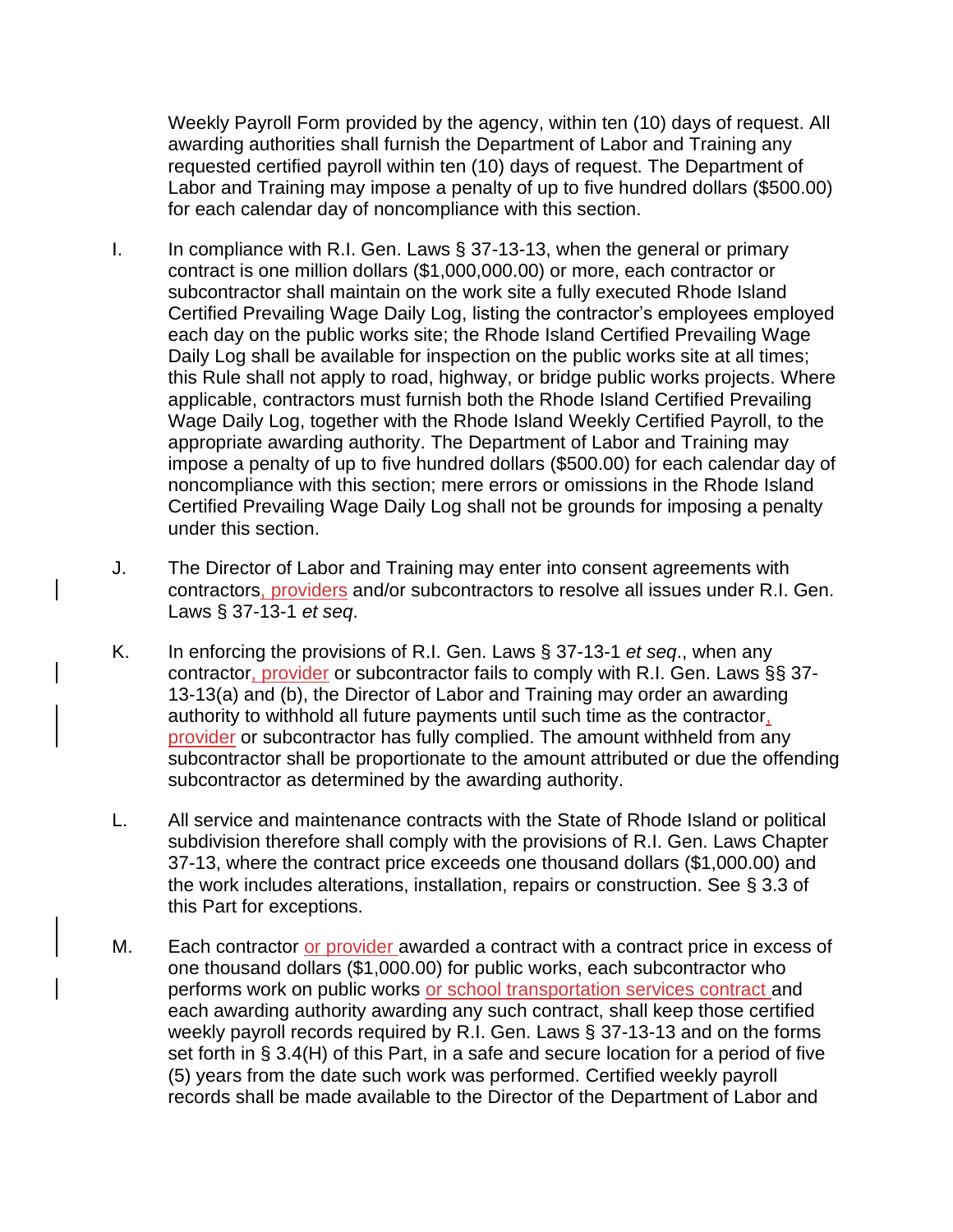Training within ten (10) days of request to any contractor, provider, subcontractor, or awarding authority.

- N. The prevailing rate of wages and payments made to or on behalf of employees, as set forth in R.I. Gen. Laws Chapter 37-13, for general contractors and subcontractors, shall be determined as of the date of the awarding of the contract for public works to the general contractor and shall remain effective until such time as those rates are modified pursuant to R.I. Gen. Laws § 37-13-8.
- O. The Department of Labor and Training, in making its investigation and determination of prevailing wages pursuant to R.I. Gen. Laws § 37-13-8, shall not determine or address jurisdictional disputes between trade or trades.
- P. All alleged violations of non-compliance with R.I. Gen. Laws Chapter 37-13, filed with the Department of Labor and Training shall include information sufficient to establish a prima facie claim, and the Department may reject any complaint that does not establish such claim. This information shall include, but shall not be limited to: evidence of the actual work performed by the employee(s) involved in the complaint; the locations(s) and the exact date(s) the work in question was performed; verification of the funding source; and evidence that the correct prevailing wage was not in fact received.
- QP. The Director of Labor and Training hereby adopts the United States Department of Labor's definition of *bona fide* fringe benefit credits. These benefits may include medical or hospital coverage, life insurance, disability insurance (not workers' compensation), pension, 401k, apprentice costs (books, tuition) or holiday, sick, vacation/personal time. State mandated unemployment insurance, travel, gas reimbursement, company vehicle, uniforms and discretionary bonuses are not *bona fide* fringe benefits. In addition, in order for the plan to be acceptable, the following stipulations must be met:
	- 1. Contributions must be irrevocable and for the employee's benefit;
	- 2. Contributions must be made regularly and at least on a quarterly basis;
	- 3. Contributions must not be required by law (i.e.: taxes, workers' compensation, social security, etc.);
	- 4. Contributions made for fringe benefit plans for prevailing wage work may not be used to fund the plan for periods of non-prevailing wage work;
	- 5. The amount of contributions for fringe benefits must be paid irrevocably to a trustee or third party.
- $RQ$ . If the fringe benefits are anticipated to be paid from general assets of the contractor or provider (ex. holidays, sick and vacation days, profit sharing, etc.), the contractor or provider must set aside, in an escrow account the amount of money the contractor or provider plans to claim as a Fringe Benefit Credit for the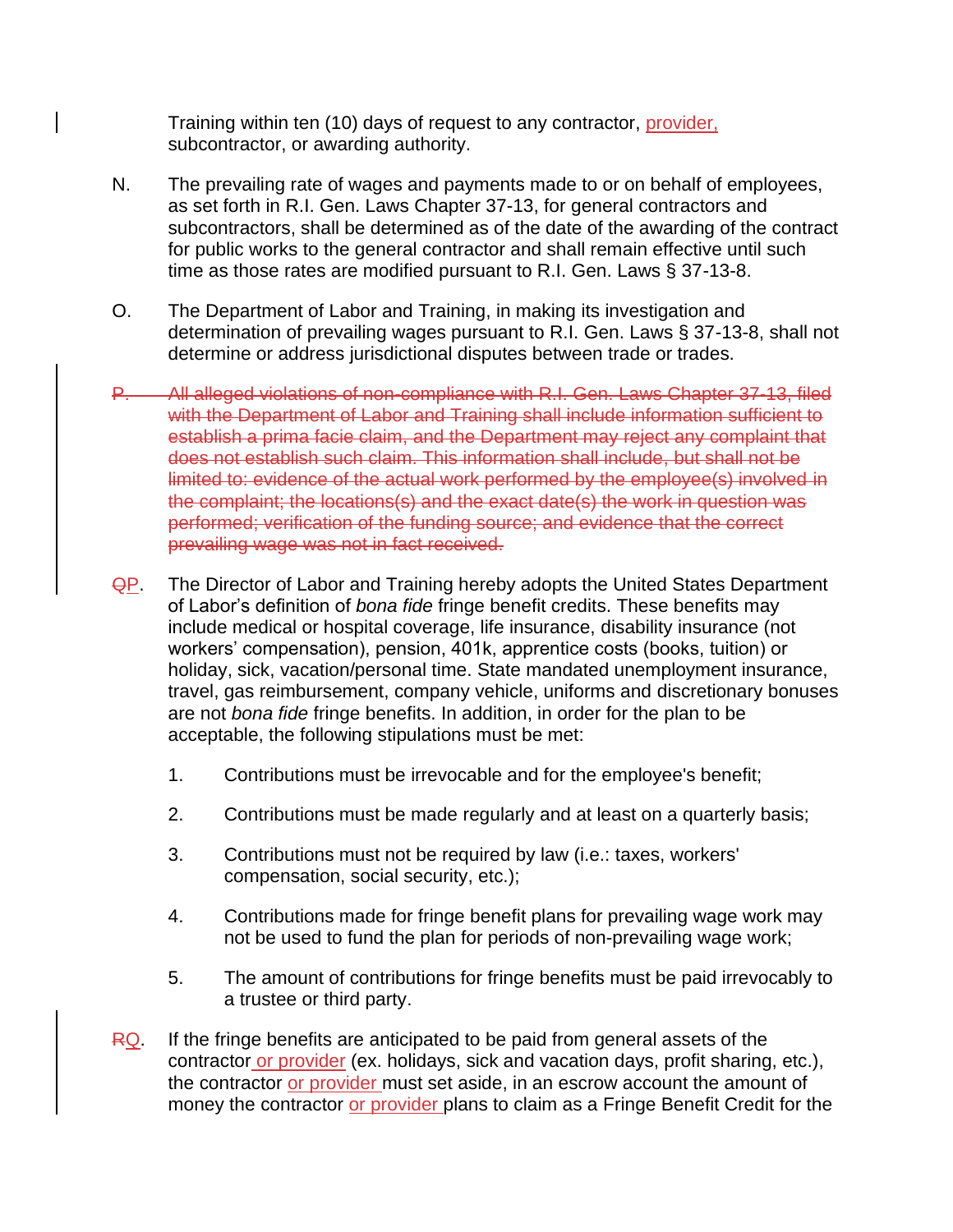prevailing wage project. In the event that an employee leaves the company before the end of the calendar year and prior to the completion of the project, any remaining escrowed funds must be paid to the employee. The allowable hourly credit must be determined separately and documented for each employee since the credit is based on figures that will usually vary for each individual, depending on their benefit contribution amount, type of benefits, hours worked, etc. In addition, only the employer's contribution toward a benefit may be used to calculate the allowable hourly credit.

- SR. Owners, supervisors, or foremen performing manual work on the public works site must be documented as employees on the contractor's Rhode Island Certified Weekly Payroll Form, which must show payment of the applicable prevailing wage rate.
- $\frac{TS}{15}$ . Pursuant to R.I. Gen. Laws § 37-13-10, overtime shall be calculated on the Base Hourly Rate of Pay listed in the General Wage Decisions (Davis-Bacon Wage Determinations) or listed in the Register of Wage Determinations Under the Service Contract Act developed by the U.S. Department of Labor for the occupations of bus driver and bus aide, and not the Fringe Benefit Credit amount. The full Fringe Benefit Credit amount listed in the General Wage, 40 U.S.C. § 3142 (2017), must be added to the adjusted Base Hourly Rate of Pay.
- $\overline{U}$ . Pursuant to R.I. Gen. Laws §§ 37-13-2 and 37-13-3.1, all general contractors and subcontractors who bid and/or perform work on State public works projects valued at one million dollars (\$1,000,000.00) or more shall employ apprentices and shall be subject to the following provisions:
	- 1. Bidding
		- a. Pursuant to R.I. Gen. Laws § 37-13-2, any person, firm, or corporation bidding on a State public works contract ("general contractor") valued at one million dollars (\$1,000,000.00) or more shall certify their ability to perform the contract by meeting the apprenticeship requirements set forth in R.I. Gen. Laws § 37-13- 3.1.
		- b. If the general contractor employs apprentices, then the apprentices must be subject to an apprenticeship agreement as defined by R.I. Gen. Laws § 28-45-10 in order for the general contractor to qualify for payment of the applicable apprentice wage rate set forth on the wage schedule pursuant to § 3.4(E) of this Part.
		- c. Prior to bidding on a State public works contract valued at one million dollars (\$1,000,000.00) or more, the general contractor shall certify compliance with apprenticeship requirements by fully executing a General Contractor Apprenticeship Certification Form. The general contractor shall meet one (1) of the qualifications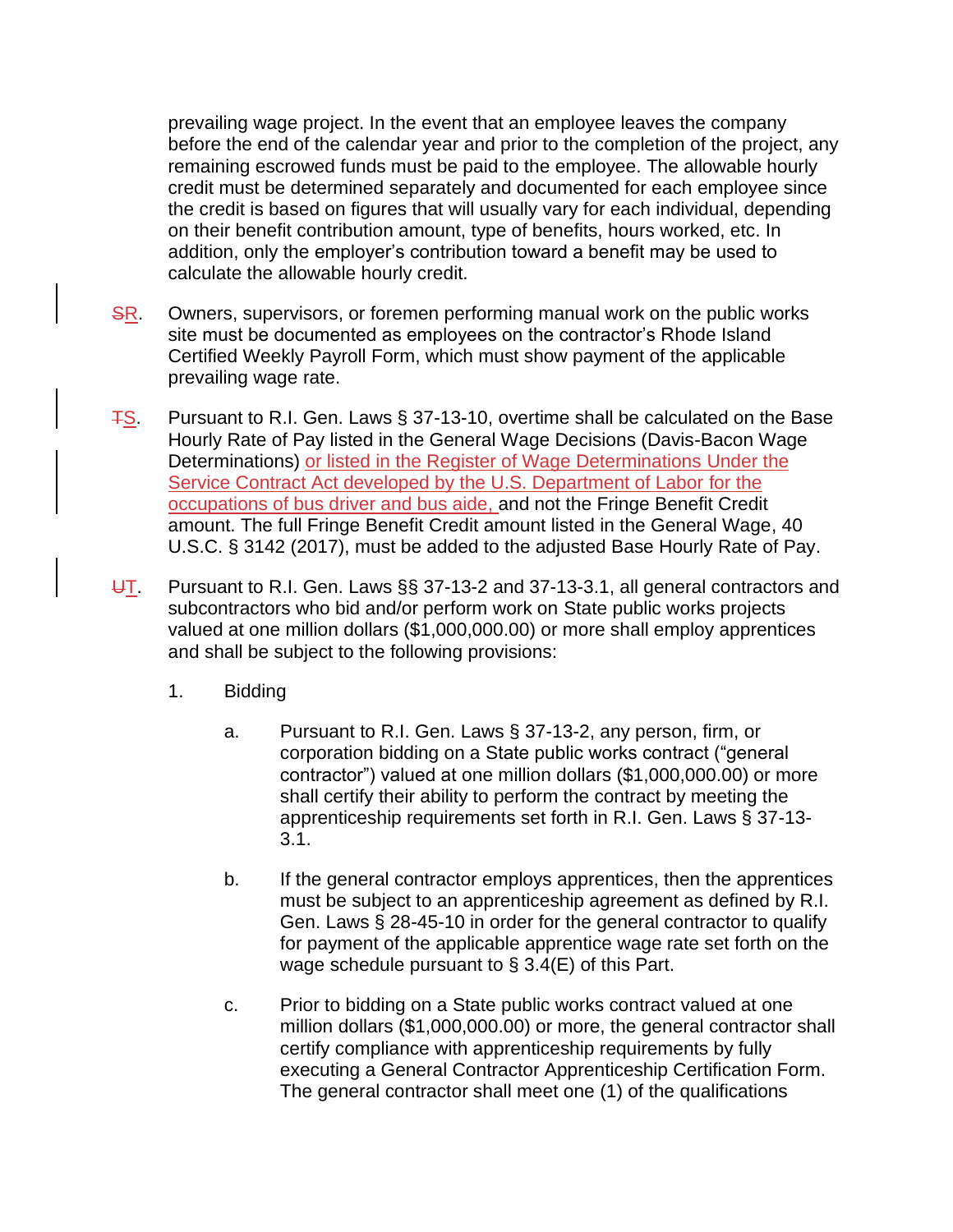identified on said form. The general contractor shall attach said form to his/her application to bid and submit to the awarding authority.

- d. No contract award for a State public works contract valued at one million dollars (\$1,000,000.00) or more shall be made to any general contractor who fails to submit a fully executed and truthful General Contractor Apprenticeship Certification Form.
- 2. Awarding
	- a. Pursuant to R.I. Gen. Laws § 37-13-3.1, all general contractors who perform work on any public works contract awarded by the State and valued at one million dollars (\$1,000,000.00) or more shall certify their ability to perform the contract by meeting the apprenticeship requirements set forth in R.I. Gen. Laws § 37-13- 3.1.
	- b. If the general contractor employs apprentices, then the apprentices must be subject to an apprenticeship agreement as defined by R.I. Gen. Laws § 28-45-10 in order for the general contractor to qualify for payment of the applicable apprentice wage rate set forth on the wage schedule pursuant to § 3.4(E) of this Part.
	- c. Prior to the award of a State public works contract valued at one million dollars (\$1,000,000.00) or more, the general contractor who will perform the work shall re-certify compliance with apprenticeship requirements by fully executing a General Contractor Apprenticeship Re-Certification and Certification Form. The general contractor shall meet one (1) of the qualifications identified in Part A of General Contractor Apprenticeship Re-Certification and Certification Form.
	- d. The general contractor who will perform work on the State public works project only through the use of subcontractors shall certify compliance with the apprenticeship requirements by completing the "non-performance" qualification of Part A of General Contractor Apprenticeship Re-Certification and Certification Form. Whether the general contractor or its subcontractors are performing work on the project, the general contractor shall certify that the subcontractors performing work on the project are in compliance with the apprenticeship requirements set forth in R.I. Gen. Laws § 37-13-3.1 by completing Part B of General Contractor Apprenticeship Re-Certification and Certification Form. General contractors shall submit said form to the awarding authority.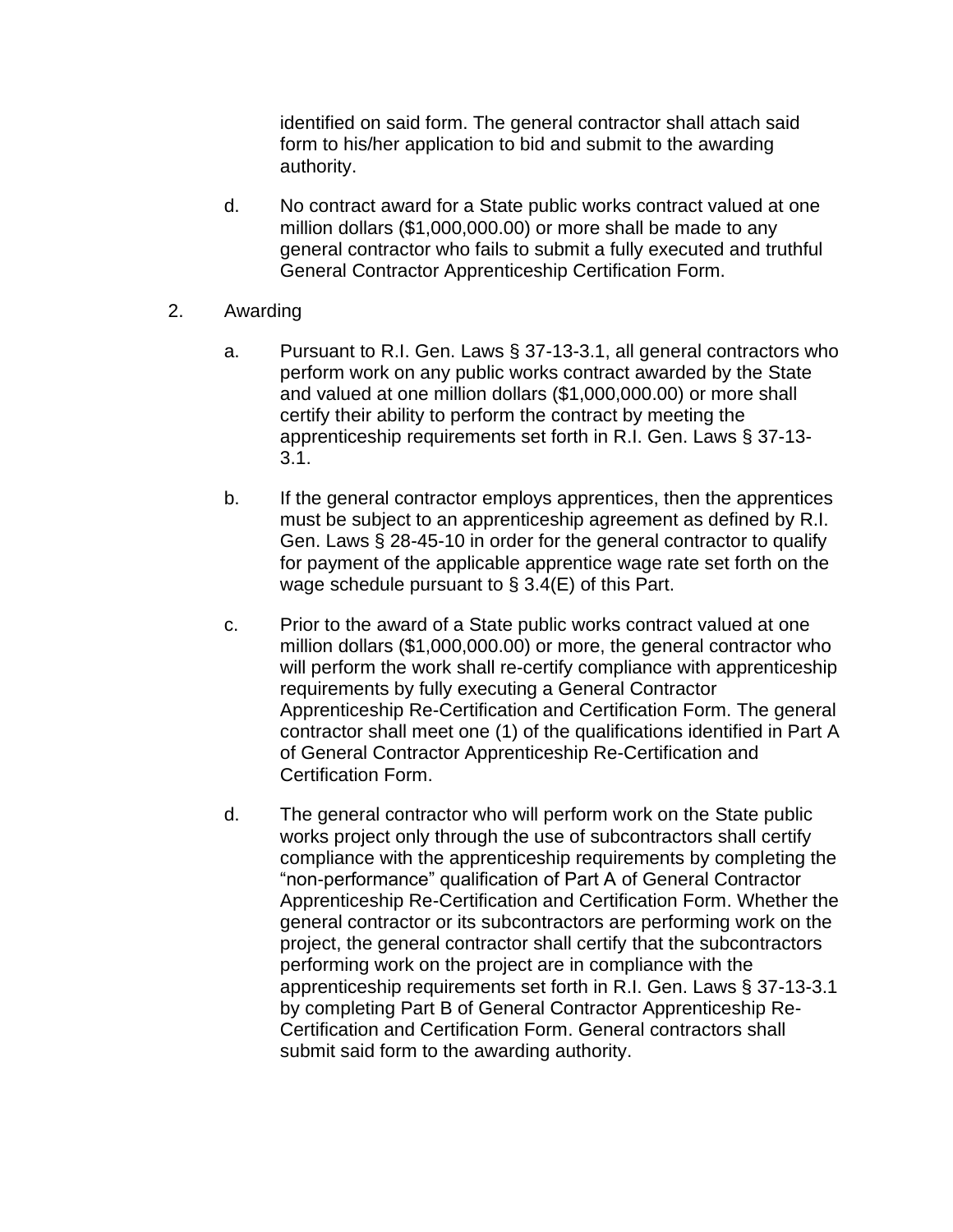- e. No contract award shall be made to any general contractor who fails to submit a fully executed and truthful General Contractor Apprenticeship Re-Certification and Certification Form.
- 3. Awarding and Subcontractors
	- a. Pursuant to R.I. Gen. Laws § 37-13-3.1, any subcontractor who performs work on any public works contract awarded by the State and valued at one million dollars (\$1,000,000.00) or more shall certify its ability to perform the contract by meeting the apprenticeship requirements set forth in R.I. Gen. Laws § 37-13- 3.1.
	- b. If subcontractors employ apprentices, then the apprentices must be subject to an apprenticeship agreement as defined by R.I. Gen. Laws § 28-45-10 in order for subcontractors to qualify for payment of the applicable apprentice wage rate set forth on the wage schedule pursuant to § 3.4(E) of this Part.
	- c. Prior to the award of a State public works contract valued at one million dollars (\$1,000,000.00) or more, all subcontractors who will perform work on the project shall certify compliance with the apprenticeship requirements by fully executing a Subcontractor Apprenticeship Certification Form. The subcontractor shall meet one of the qualifications identified in Part A of the Subcontractor Apprenticeship Certification Form.
	- d. The subcontractor who will perform work on the State public works project only through the use of subcontractors shall certify compliance with the apprenticeship requirements by completing the "nonperformance" qualification of Part A of the Subcontractor Apprenticeship Certification Form. Whether the subcontractor or its subcontractors are performing work on the project, the subcontractor shall certify that the subcontractors performing work on the project are in compliance with the apprenticeship requirements set forth in R.I. Gen. Laws § 37-13-3.1 by completing Part B of the Subcontractor Apprenticeship Certification Form. Subcontractors shall submit said form to the general contractor and/or hiring subcontractor for submission to the awarding authority.
	- e. For State public works contracts valued at one million dollars (\$1,000,000.00) or more, no general contractor and/or subcontractor shall hire any subcontractor who fails to submit a fully executed and truthful Subcontractor Apprenticeship Certification Form.